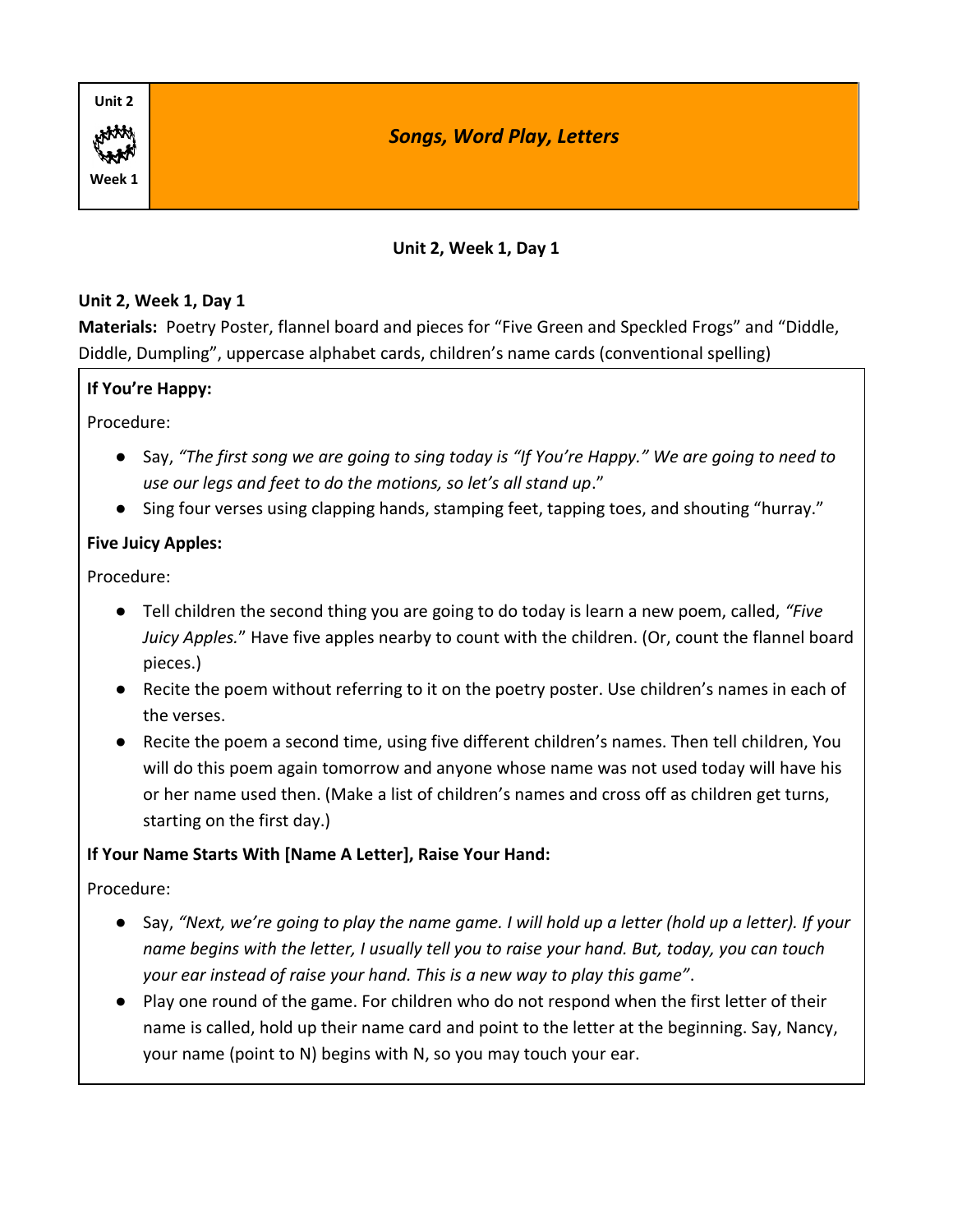### **Diddle, Diddle Dumpling:**

Procedure:

- Say, *"Now, we are going to recite a poem we have done several times before, so it is a familiar one. This poem is called "Diddle, Diddle Dumpling."*
- Place flannel pieces on the board to make the scene for the poem.
- Recite the poem once. Point to the appropriate parts of the flannel board scene as you proceed.
- Pause before saying the words on and off to give children a chance to chime in.
- Show the illustration on the poetry poster. Point to the socks and shoe, and comment about the positioning of the shoes (one is off, the other is on).

# **Five Little Ducks:**

Procedure:

● Say, *"I am going to give you a hint about the last song we are going to sing today. It has a hand motion like this* (with four fingers together, move them up and down to touch your thumb), *and we say quack, quack, quack, while we do that. What is the song that you think we're going to sing next*?"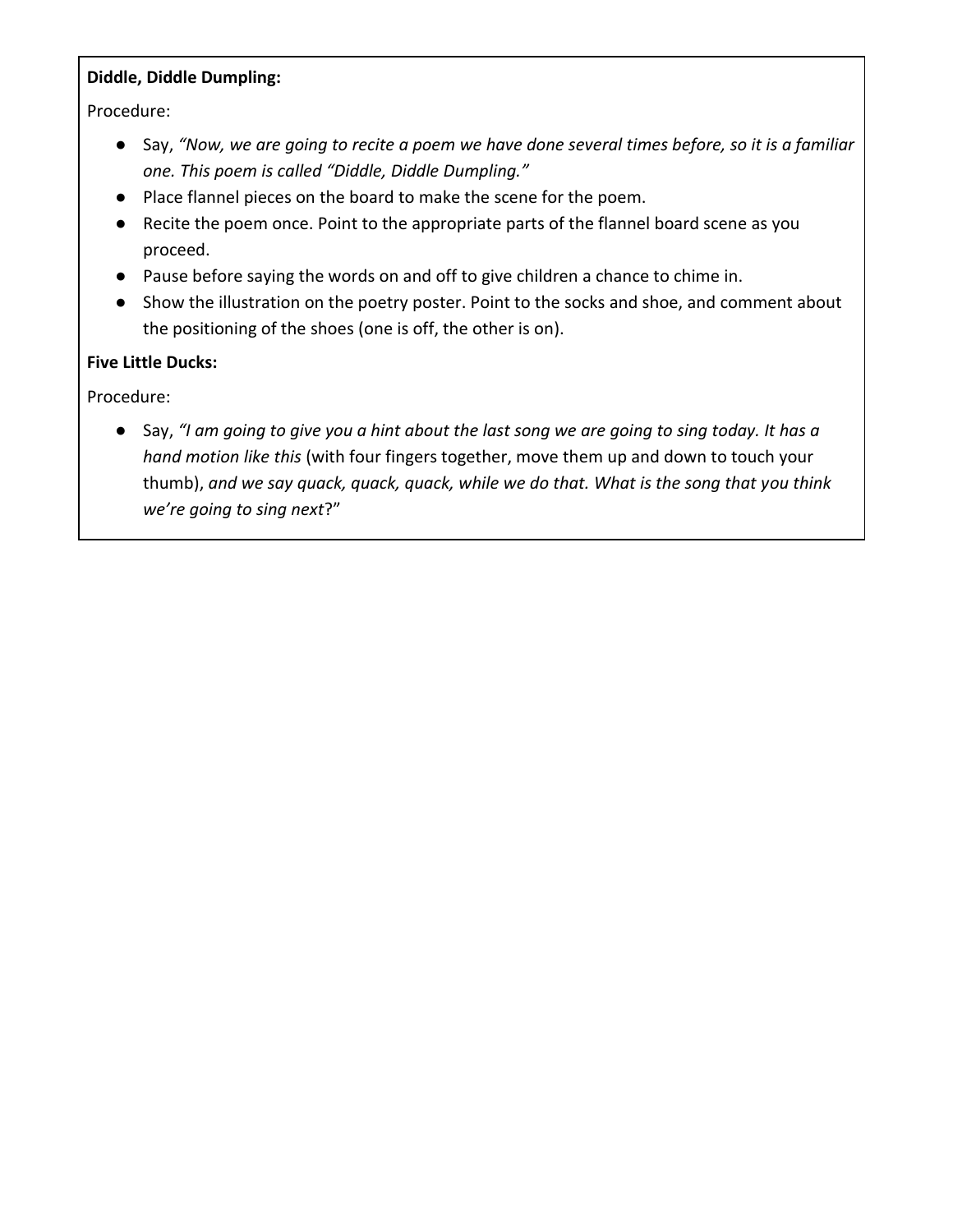### **Unit 2, Week 1, Day 2:**

**Materials:** Poetry Poster, flannel board and pieces for "Down By the Bay" (watermelons, waves, snake, cake, frog, dog, bear, comb)

# **Down by the Bay:**

Procedure:

- Sing the song with "a dog kissing a frog," the "snake eating a cake," and "a bear combing his hair," placing the appropriate flannel pieces on the board for each verse. Remove pieces for each verse after singing it, before putting pieces on for the new one.
- Sing a new verse, using body gestures to portray new action words (e.g., "fly" and "tie" or "cow" and "bow")
- Say something like*,"I bet those animals had a lot of fun down by the bay! Well, now we are going to have fun by singing a song about joining in to a game."*

### **Come On and Join In To the Game:**

Procedure:

- Say, "*This song is a new one –one we have not sung before. The name of the song is "Come On and Join into the Game."*
- Sing the song the first time and model the motions.
- Sing only three verses ("clapping", "blinking", "sneezing").

# **Five Juicy Apples (And Chiming In With Rhyming Words):**

Procedure:

- Display the poem. Hold up a real apple and say, *"Remember the poem we learned yesterday, called 'Five Juicy Apples'? We're going to do that poem again today."*
- Place the five flannel apples on the felt board or use splayed fingers to count down from five to zero, to prompt children to hold up a hand in the same way. Proceed as usual, using different children's names from the ones used yesterday, and crossing names off the list.
- Make sure everyone has had a turn to have their name used.
- As you recite the poem the second time, linger on the first sound of the second word in rhyming pairs (e.g. store/fore; be/three; through/two; pair/there) so that children can chime in with the rest of the word.

#### **If You're Happy (And Those Words Begin With The Same Sound):**

- Tell children the next song they will sing is *"If You're Happy."*
- Lead children in singing two verses of the song, as usual, using "clap hands", "tap toes" as the motions.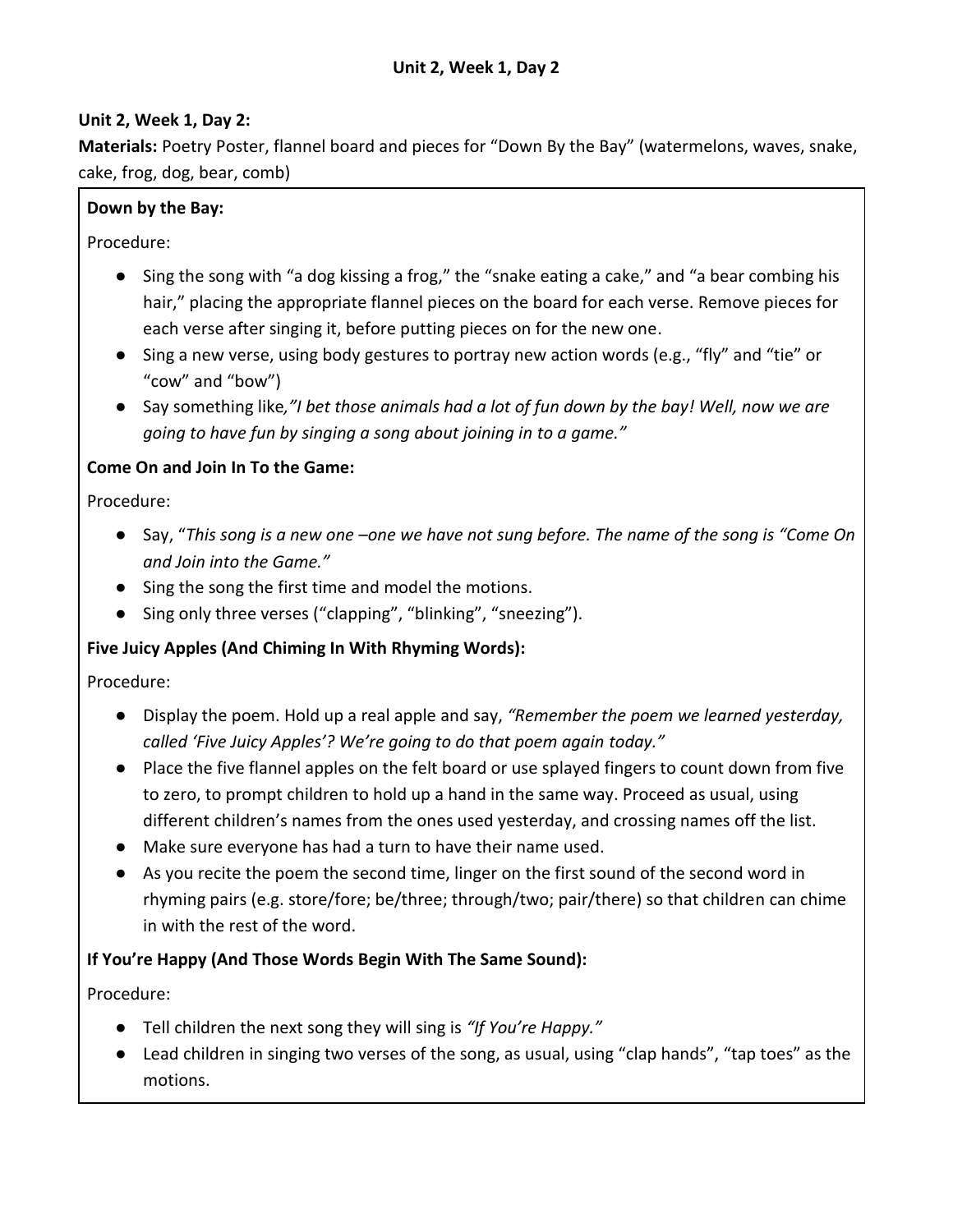● After singing two verses, stop and say, *"I noticed that some of the words in that song begin with the same sounds. HAPPY and HANDS have the same sound at the beginning: /h/ happy and /h/ hand (segment the /h/ in each word). Tap and toes also have the same sound at the beginning: /t/ tap and /t/ toes (segment the /t/ in each word). That's interesting, isn't it? Some words begin with the same sound!"* 

### **Let's Clap Our Names Concepts:**

Procedure:

● Say, *"Now we are going to play a clapping game. First I will say a name and clap its parts, and then we'll say the name together and clap its parts together."* Model the game first, using names that are not any of the children in the class. (e.g. Priscilla, Anthony, Thomas). First say the name slowly, segmenting the syllables. Then, say the name again, this time clapping with each syllable. Ask all children to clap each name with you. Do not count the syllables, the purpose is to hear the segmentation.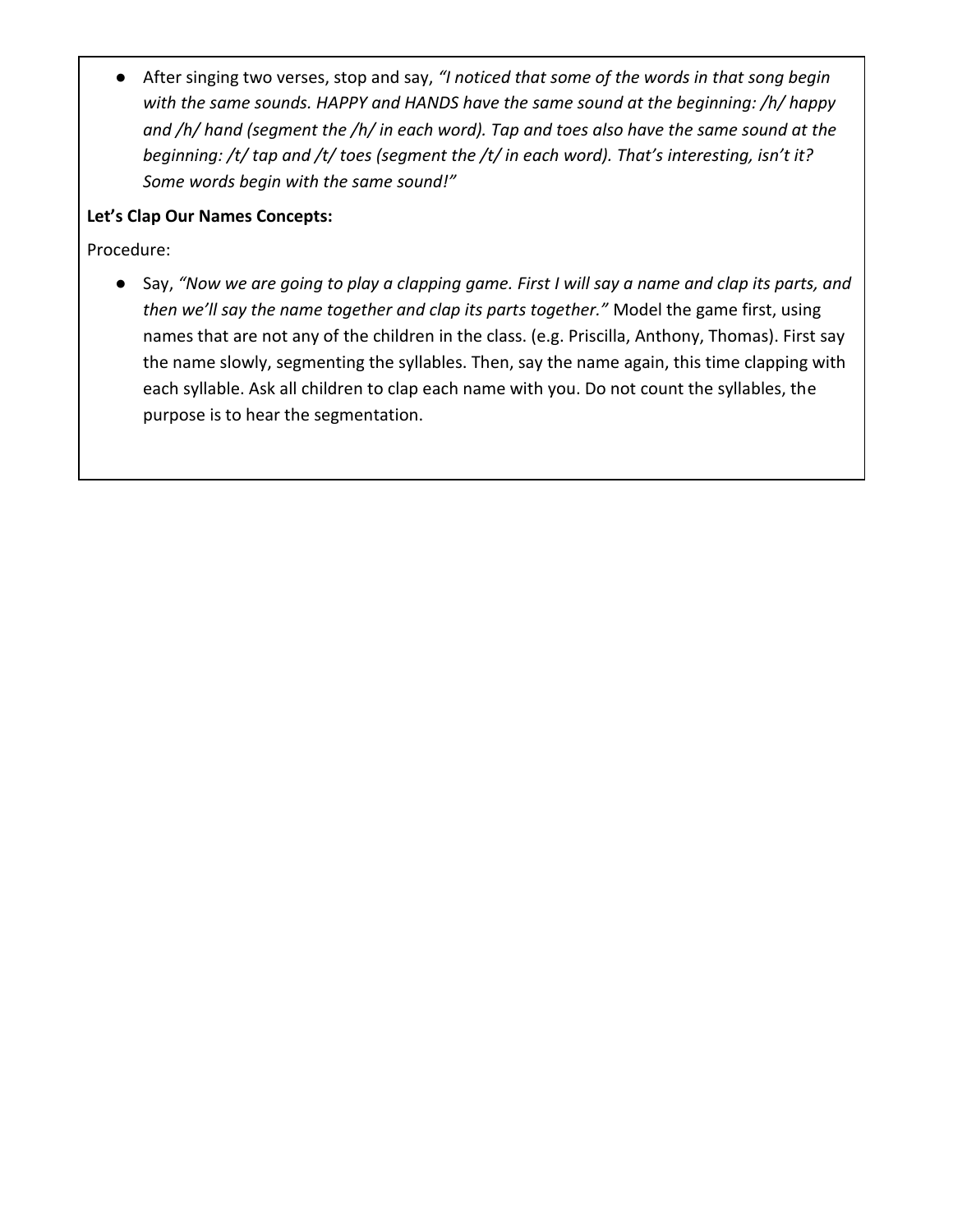#### **Unit 2, Week 1, Day 3**

### **Unit 2, Week 1 Day 3**

**Materials:** Poetry Poster, flannel board and pieces for "Down By the Bay"(watermelons, waves, snake, cake, frog, dog, mouse, house), *Hush!*

### **Five Little Ducks (And Chiming In With Rhyming Words):**

Procedure:

- Say, *"The first song we will sing today is "Five Little …."* (Pause to let children chime in, and make quacking sounds to give them a hint)*… Ducks!"*
- Sing the song, using hand motions to show the hills and the quacking. Sing the song again, but this time, linger briefly on the first sound of the second word of a rhyming pair (e.g., day/away; quack/back) so children can chime in on these words.
- Say something like, *"The mother duck in this song had to make a loud quacking noise to call her little ducks back home. In the story I will read to you next, a human mother is trying to make some animals keep quiet, so her baby can sleep."*

# *HUSH! :*

Procedure:

- Show the cover of *HUSH!* Read the title while underlining the letters as you pronounce the word. Read the name of the author and illustrator.
- Read the book once, keeping the natural rhythm of the verse.

# **Down By The Bay (And Chiming In With Rhyming Words):**

Procedure:

- Say something like, *"We just heard a story that was kind of funny and now we are going to sing a funny song about those silly animals that are down by the bay!"*
- Sing the song as usual.
- Say, *"That song is a lot of fun to sing isn't it? The next song we are singing is fun, too! We need to stand up to sing this one."*

#### **Head and Shoulders, Knees and Toes:**

Procedure:

- Tell children the name of the song is *"Head and Shoulders, Knees and Toes."*
- Sing the song as usual, touching the different body parts as you sing about them, except substitute chin for mouth. Jut out your chin when you name it.
- When finished, say something like, *"We just used our hands to touch different parts of our body. Now we are going to play a game and use our hands for clapping."*

#### **Let's Clap Our Names**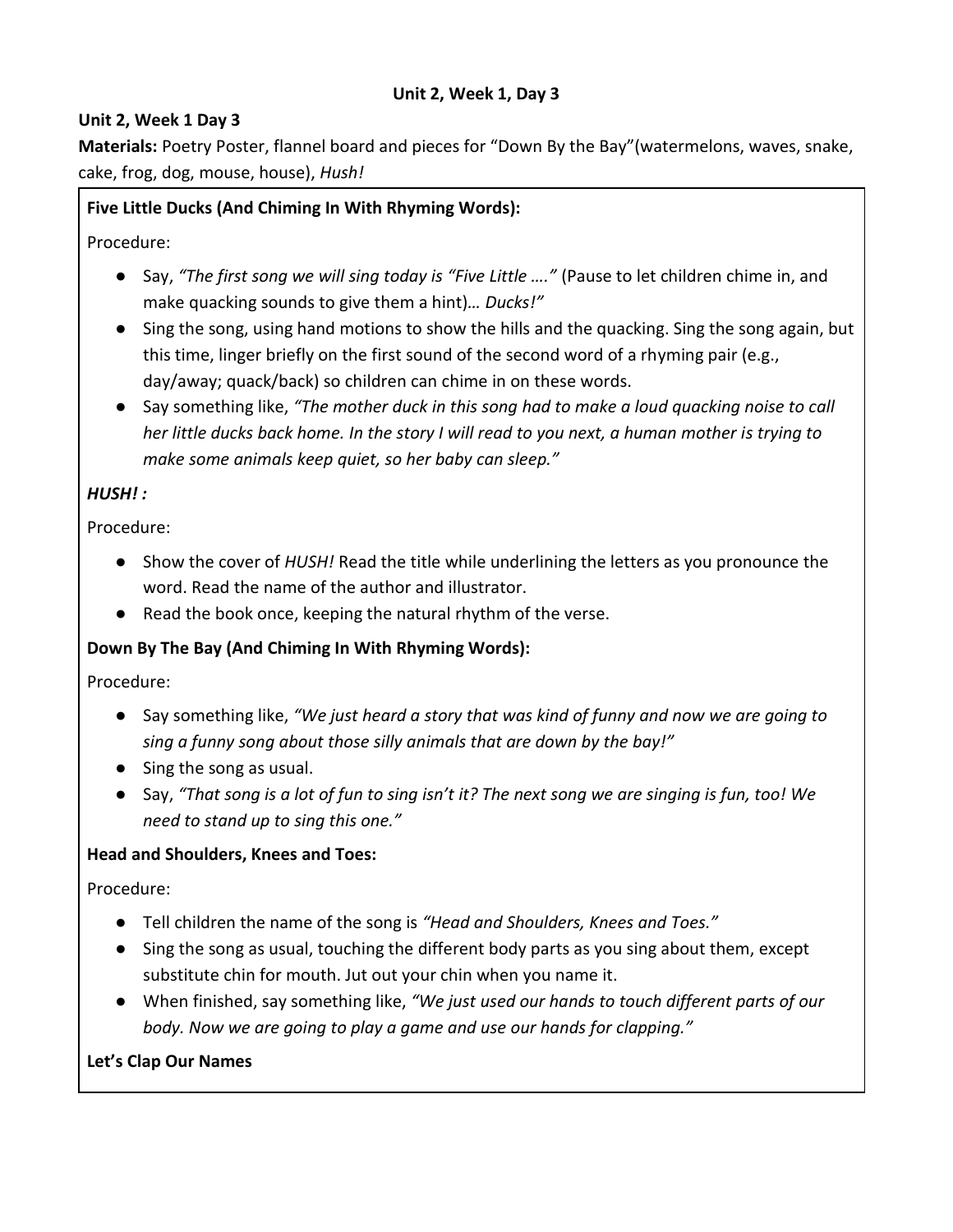- Tell children, *"Now we are going to play the clapping game we played yesterday."*
- Say, *"First I say a name and clap its parts. Then we'll say the name and clap its parts together."*
- Go around the circle, saying a child's name slowly, breaking it into syllables, then say the name again, clapping once for each syllable. Ask children to join in clapping each name with you.
- Remind children to listen to the name you say before starting to clap.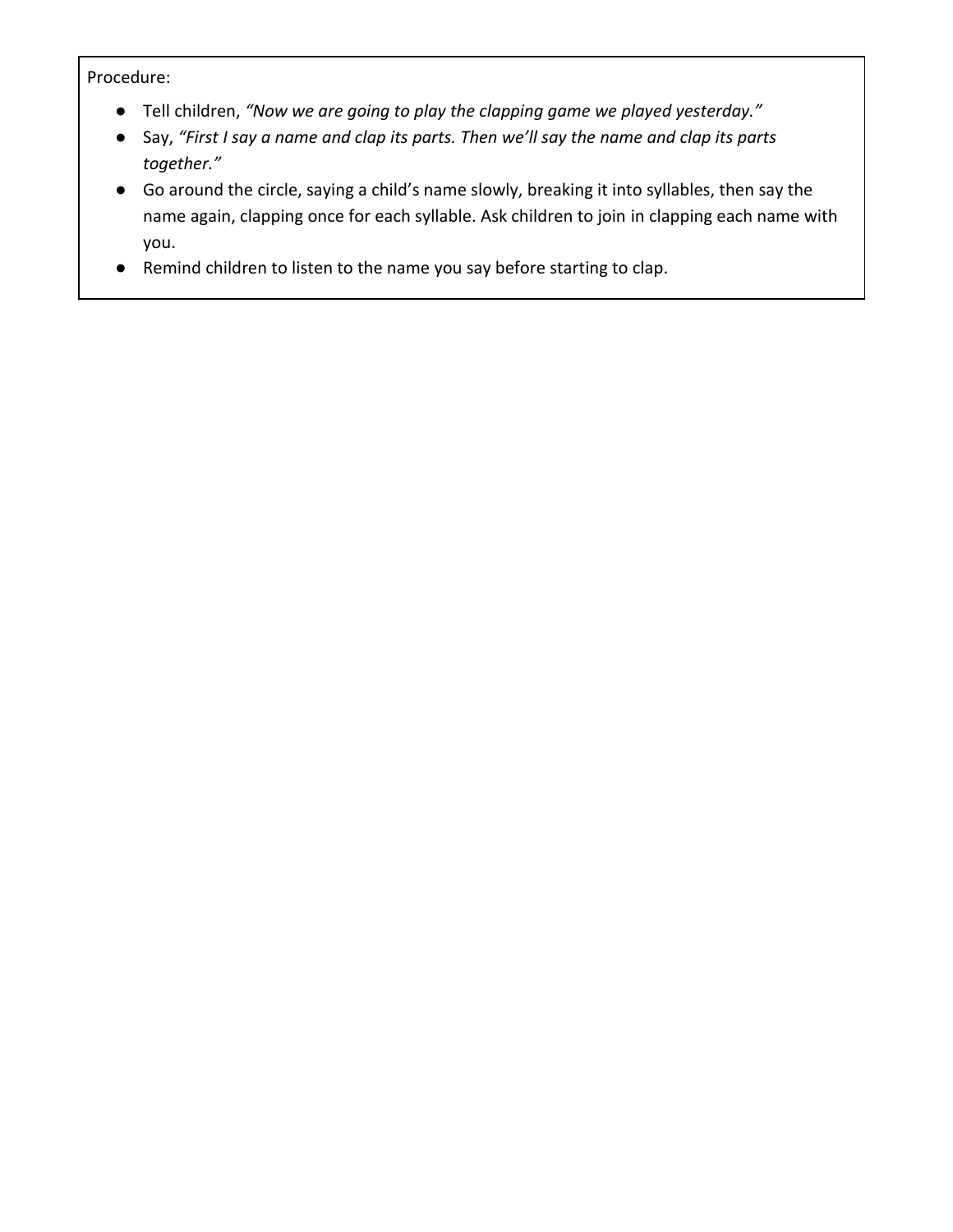# **Unit 2, Week 1, Day 4:**

**Materials:** Poetry poster, flannel board and flannel pieces for *"Old MacDonald Had a Farm"* (chick, duck, cow, horse, goat, pig, sheep), children's name cards, upper case letters representing the first letter in children's names

### **The Wheels on the Bus:**

Procedure:

- Tell children, *"The first thing we will do today is sing a song."*
	- (Optional) Hold up the toy bus and ask, "What song do you think we are going to sing?" Confirm by saying, "*Yes, the first song is "The Wheels on the Bus."* Point out the driver and the front and back of the toy bus.
- Then sing verses the children already know, leading them in the appropriate actions.
- Introduce additional verses by singing and modeling the motions.

### **Five Little Owls In An Old Elm Tree:**

Procedure:

- Say, *"The second thing we are doing today is a poem about some little owls in an old elm tree."*
- Recite the poem to the children. Then show them the poetry poster illustration. Say, *"Here are the little owls. Let's count them."* Point as you recite the number words with the children.
- Recite the poem again, this time pointing to the appropriate pictures in the illustration. (e.g. blinking and winking). Look at the illustration again, and ask children how many owls are not winking or blinking.

# **Come On And Join In To The Game:**

Procedure:

- Tell children, *"The third thing we are going to do is sing a song we have sung only once before called, "Come On and Join In to the Game."* Sing the first two verses ("clapping" and "sneezing") slowly. Model the motions.
- Then, ask children to stand up because they are going to sing another verse that has a jumping action. Sing the jumping verse of the song (*"jump high with me"*). Invite children to sit back down again.
- Say, *"That jumping made me tired. Did it make you tired, too? Lots of times when we are tired we yawn and stretch (model), so let's yawn and stretch in the last verses."*

#### **If Your Name Starts With [Name a letter], Raise Your Hand:**

Procedure:

● Tell children, *"The fourth thing we will do today is play the name game we have played*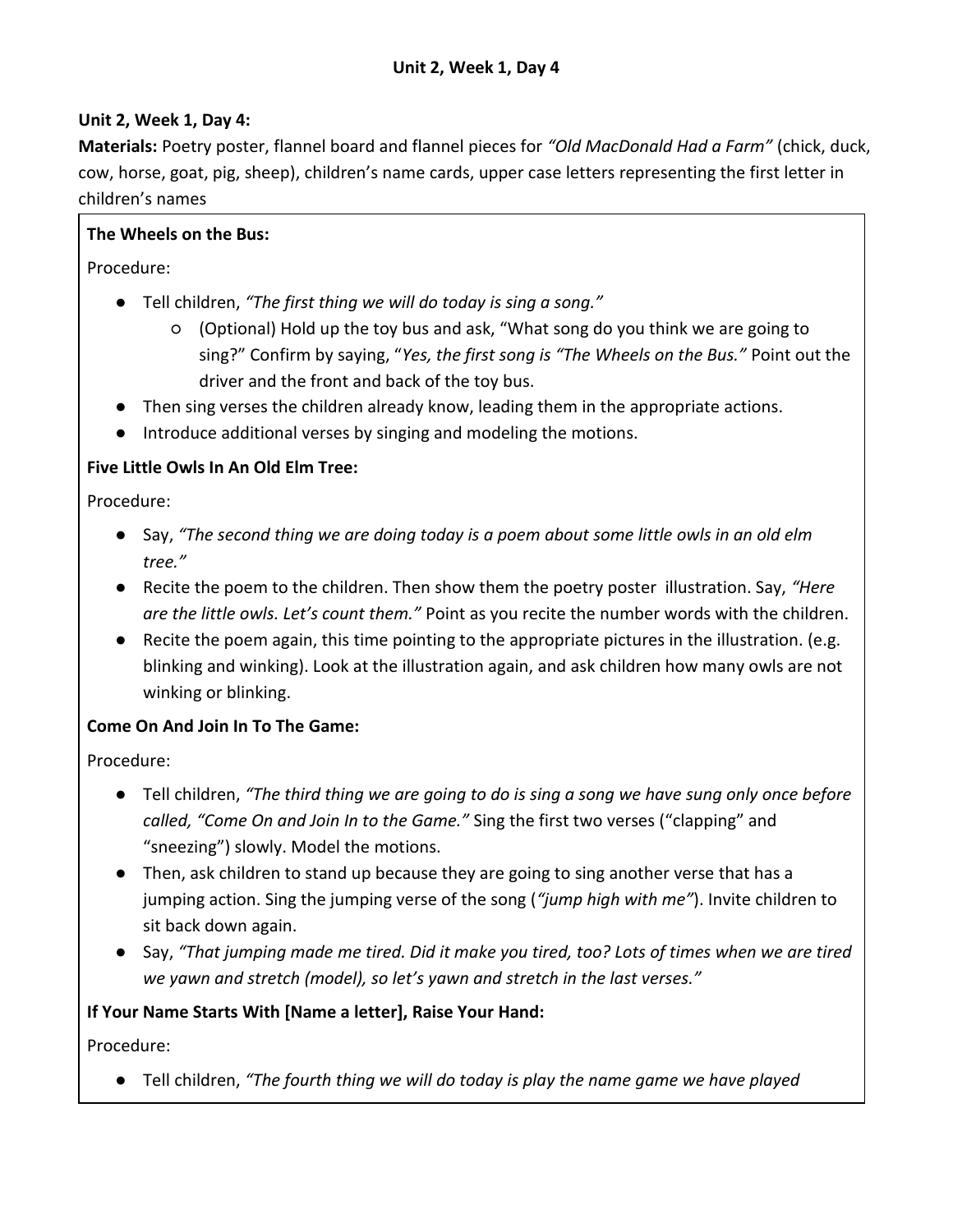*before. I hold up a letter, and you usually raise your hand if your name begins with that letter. Today, though, I want you to blink your eyes like the little owl in our poem."* Hold up a letter and proceed as usual, except say, blink your eyes.

- Play one round of the game. For children who do not respond when the first letter of their name is called, hold up their name card and point to the first letter. Tell them they may blink their eyes.
- For example, say, *Nancy, your name (point to N) begins with N, so you can blink your eyes, too!*
- Make sure everyone has a turn.

# **Old MacDonald Had A Farm:**

- Tell children, *"The sixth and last thing we will do today is sing a song we already know."*
- Say, *"I wonder if Old MacDonald had any apple trees on his farm! I know some animals like to eat apples. We haven't sung Old MacDonald for a while, so let's sing it now! I'm going to put the animals on the flannel board that are on the farm today, and you can name them with me as I do."*
- After animals are placed, tell children you will sing about the animals in their order on the board. Point to each one and say, *"The cow first, the duck second, the horse third, the goat fourth"* (or whatever animals are up)
- Be sure to use the ordinal numbers when pointing to the animals, to help children learn them. Remove animals from the board one at a time, after you've finished singing about all of them, and ask children to name them, again, as you remove them.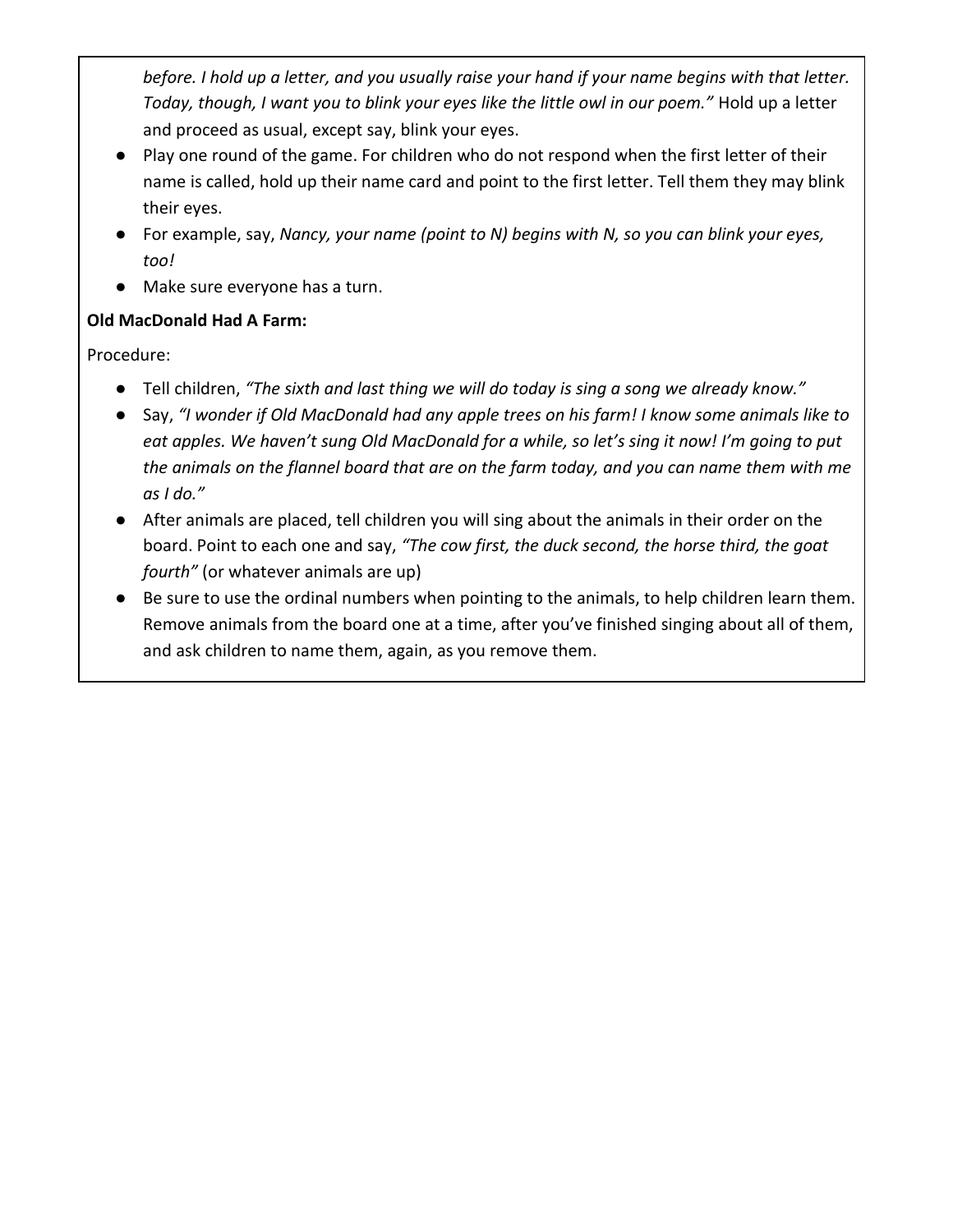### **Unit 2, Week 1, Day 5**:

**Materials:** Flannel board and flannel pieces for "Five Green and Speckled Frogs", *HUSH!, The Little Red Hen Makes Pizza*

### **Five Green and Speckled Frogs:**

Procedure:

- As you place flannel pieces on the board, ask children if they know what song they are going to sing.
- Then say, *"We are singing about the five green frogs, but unfortunately, one frog is sick today, so he can't come out and play on the speckled log or in the cool blue pool with the rest of his frog friends. So, what do you think the song should be called today? Lead the children to understand that the song would be called "Four Green Speckled Frogs,"* by keeping one frog in our hand, instead of putting all five up on the flannel board.
- Sing the song, using only four flannel pieces and sing, Four green and speckled frogs... in the first verse.

### **Come On And Join In To The Game:**

Procedure:

- Tell children, *"Next, we are going to sing "Come On and Join In to the Game."* Sing the first two verses ("clapping" and "sneezing") slowly and model the motions.
- Then, stand up and ask the children to stand up, too. Sing a third verse *("jump high with me"*), and then a fourth verse (*"bow low like me"*). Model the motions as you sing. Go slowly so all children are able to keep up.
- When done singing say, *"We made a lot of noise singing that song, didn't we! Now, we need to sit down and be very, very quiet for the book I am reading next."*

# *HUSH!:*

Procedure:

- Show the cover of the book and say, *"We have read this story before, so you know the title is …* (pause for children to respond). Confirm by underlining the word with your finger as you read the word.
- Read the book, keeping the natural rhythm of the verse. Point to the pictures to identify objects named.
- As you read, linger on the first sound in the second pair of rhyming words to signal children to chime in with you (e.g., peeping/sleeping, cry/nearby, squeaking/sleeping, beeping/sleeping).

# **If Your Name Starts With [First Sound in a Child's Name], Raise Your Hand:**